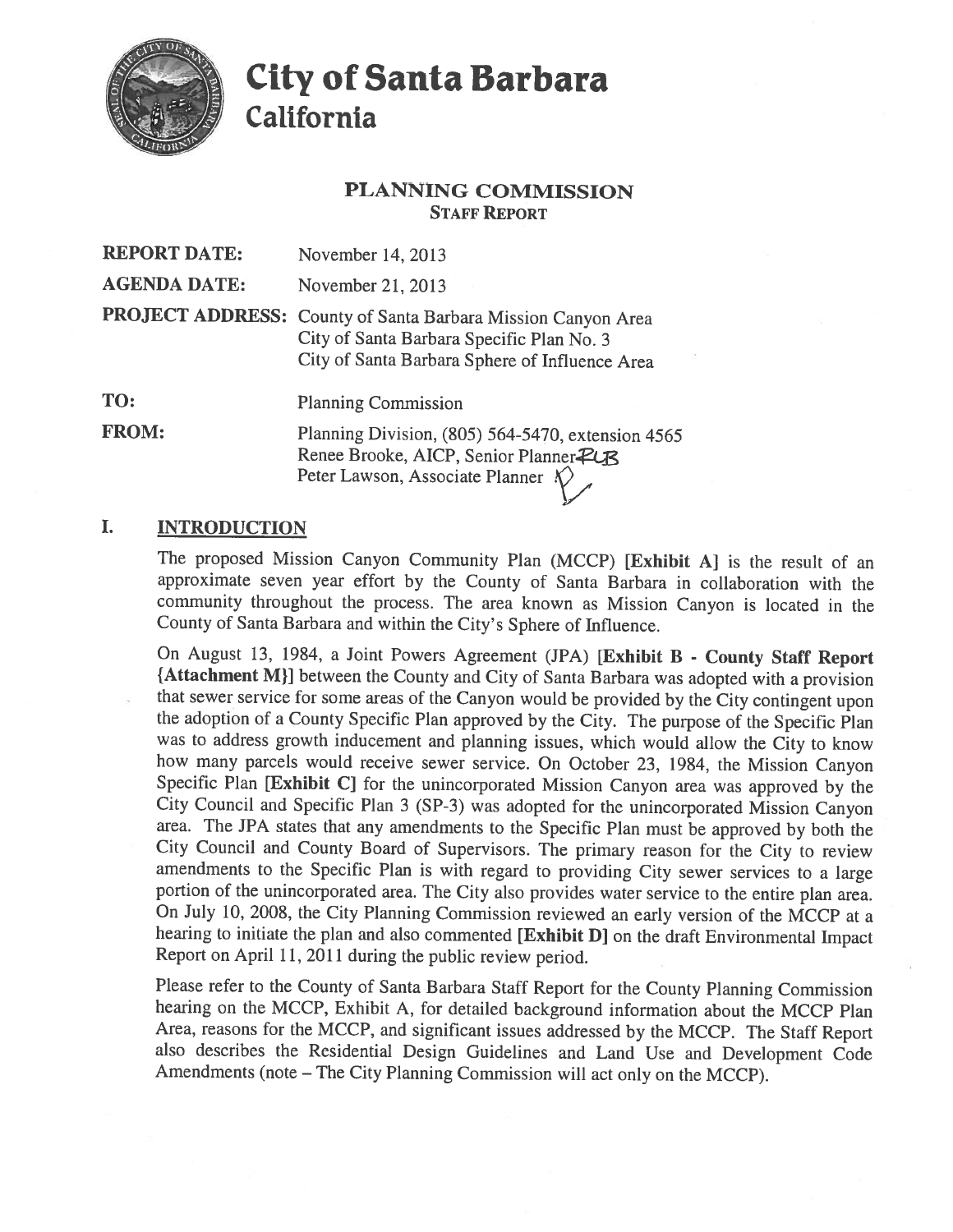# **II. PROJECT DESCRIPTION**

The Mission Canyon Community Plan is intended to direct all aspects of preservation and development, including both policy and regulatory elements used in evaluating future development projects in Mission Canyon. The Community Plan will replace the 1984 Mission Canyon Area Specific Plan, and contains goals, policies, development standards and actions intended to regulate and guide future development and improvements.

The MCCP, once approved by the City and County, will become a part of the County's General Plan. The City's primary interest in the MCCP is to ensure accurate existing land use inventory and projected build-out to project water delivery and safe collection of wastewater for the plan area.

# **III. RECOMMENDATION**

Staff recommends that the Planning Commission hold a joint hearing with the County Planning Commission, focusing on the components of the MCCP that have the most direct impact on the City, and take the following actions:

- 1. Recommend that City Council rescind Resolution No. 84-159 (adopting Specific Plan No. 3 for the Unincorporated Mission Canyon Area), dated October 23, 1984;
- 2. Recommend that City Council consider the Mission Canyon Community Plan Final EIR, and make the necessary findings pursuant to California Environmental Quality Act Guidelines Section 15091; and
- 3. Recommend that City Council adopt a resolution approving the Mission Canyon Community Plan.

# **IV. BACKGROUND**

### *Joint Powers Agreement*

The Joint Powers Agreement (JPA) that required development of the Specific Plan in 1984 is not proposed to be revised. Review of the proposed MCCP by the City Planning Commission and City Council is consistent with the JPA. Additionally, with no proposed increase in density, the number of parcels being served by City sewer services remains consistent with the JPA.

# *City Staff Review of the Mission Canyon Community Plan*

Since the Mission Canyon Community Plan process began, City staff has been involved in reviewing and providing comments on the draft documents. Staff presented the draft MCCP to the Planning Commission at an initiation hearing on July 10, 2008 (minutes attached as Exhibit E) and at the Draft EIR comment hearing on April 11, 2011.

### *Environmental Review*

The County is the Lead Agency for environmental review under the California Environmental Quality Act (CEQA) because the county would have primary permitting authority over the project area. The City is a Responsible Agency under CEQA and would rely on the environmental documentation prepared, and certified, by the County for any discretionary actions of the City. Pursuant to Section 21165 of CEQA, the Lead Agency is responsible to determine if the project may have a significant impact on the environment. Under Section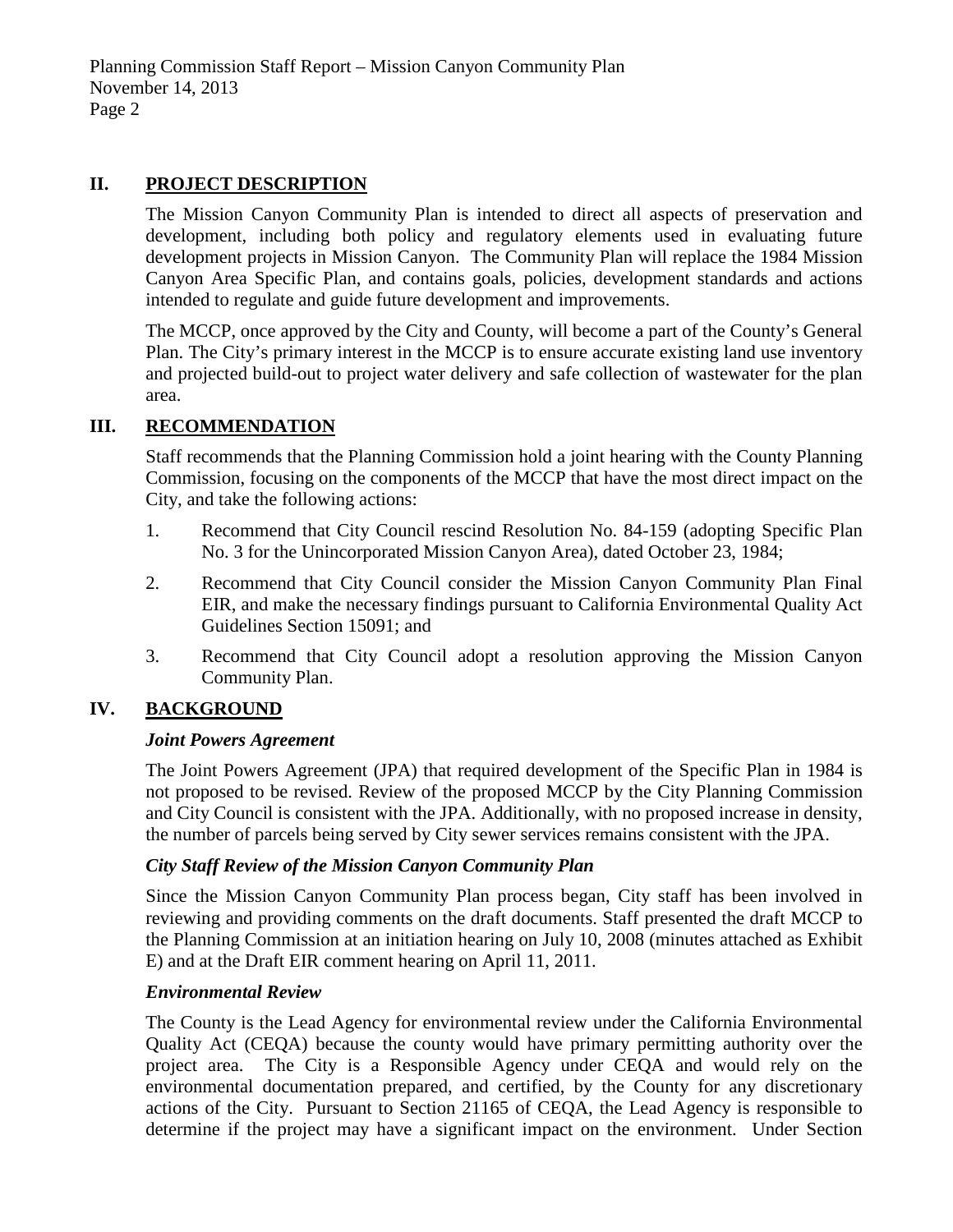21104 of CEQA, the City, in its role as Responsible Agency consulted with the County to identify the range of actions, significant effects, alternatives and mitigation measures and commented on the environmental documentation prepared by the County.

An Environmental Impact Report (EIR) was prepared for the MCCP in March of 2011 and subsequently was re-circulated in February 2013 for further traffic and emergency evacuation analysis. The EIR found significant, unavoidable impacts in two sub-areas of Biology (i.e. special status plant communities and habitat, and cumulative impacts), Cultural Resources, Wildland Fire/Emergency egress and ingress, and Traffic and Circulation (Mission Canyon Road segments).

Significant, but mitigable, impacts were identified in the areas of Visual Resources, Air Quality, Biology, Cultural Resources (cumulative), Fire Protection, Geology, Public Facilities, Transportation and Circulation (intersection of Mission Canyon Road and Mountain Drive), and Water Quality & Drainage.

# **V. DISCUSSION**

Overall, City staff is supportive of the MCCP, as it does not propose any changes to zoning that would increase density in the plan area. Furthermore, the MCCP provides updated policies and actions to address a wide range of issues including, but not limited to, septic systems, reconstruction of homes lost in the Jesusita Fire, improved circulation, and natural resource protection. The current Specific Plan has few development policies and is not reflective of many current Federal, State, or local regulations.

Generally, County staff has responded to City staff's comments throughout the process **[See Exhibit F**. City Staff reviewing the draft and final documents include representatives from Public Works (Water, Wastewater, Engineering, and Transportation Planning), Fire, Parks and Recreation, and Community Development. The MCCP policies and actions are an improvement over the 1984 Specific Plan by applying current Federal, State, and local regulations and addressing a number of issues related to current and future development, which include, but are not limited to:

- Water & Sewer services While there is no proposal to increase density in the plan area, goals and policies are included that encourage incorporating green design in all development to minimize water usage. Policies and standards direct new development to comply with City water standards. Review of landscape plans by City staff can occur when a homeowner requests water service from the City. Additional requirements for on-site sewer service require a redundant system in the event that one system fails.
- Residential Second Units Limitation on second units in the entire MCCP area is proposed. In the previous plan, second units were permitted in the plan area south of Foothill Road. While the MCCP does not propose a prohibition of second units in a High Fire Area like the City currently imposes, the County's strict criteria for second units is such that only a small number (approximately 15 or less) could be constructed in the plan area.
- Aesthetics Developing a residential design guideline document for the plan area to aid the County design board is a good tool to keep the semi-rural character of the area (note – the City of Santa Barbara Single Family Design Board received a presentation by County staff on the guidelines early in the plan development process).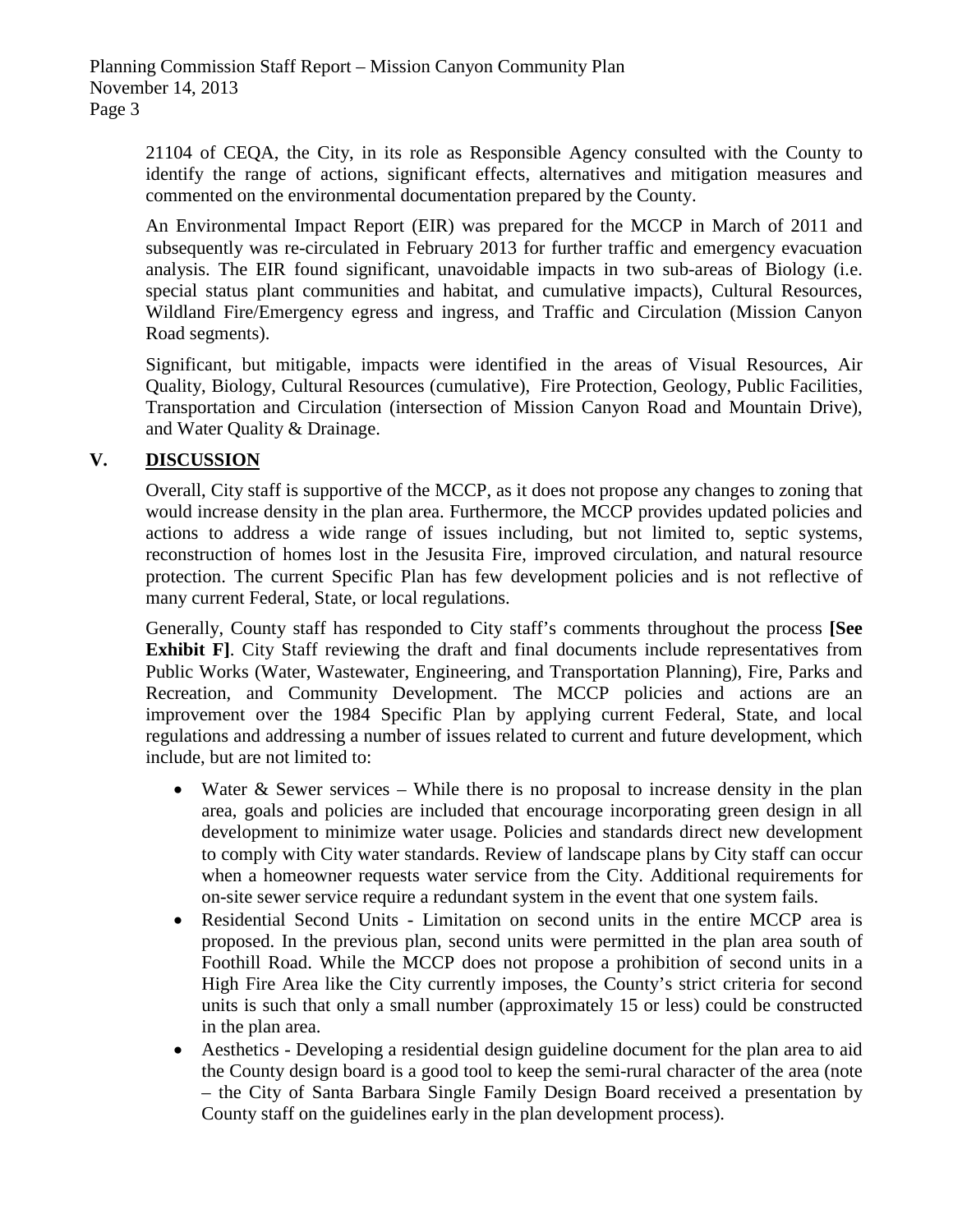Planning Commission Staff Report – Mission Canyon Community Plan November 14, 2013 Page 4

- Historic Resources Consistent with the City's goals of historic preservation, a number of goals and policies are included in the MCCP for resource protection. The plan includes a designated Mission Canyon Scenic Corridor (Scenic Corridor – Mission Canyon [SC-MC]) overlay zone on lots adjacent to Mission Canyon Road from Rocky Nook Park to the Foothill Road/Mission Canyon Road intersection. This overlay ties in well with the important City historic resources, such as the Museum of Natural History, the Mission and other properties in the area.
- Post-Jesusita Fire development The MCCP includes a section to address post-disaster reconstruction. As of 2012, approximately 50% of the homes lost in the Jesusita Fire are re-built. The policies in this section address improving the physical environment around the affected areas (e.g. access, brush clearance), encourage more appropriate development for the area, and encourage the same small scale development that was there prior to the fire.
- Fire Hazards This hazard is addressed in a number of policy areas. Staff appreciates the policies that address traffic management for Conditional Use Permits for special events, improving traffic flow on narrow roads by eliminating obstructions in the rightof-way, limiting on-street parking during red flag events on some streets, and increasing on-site parking for new residential development to name a few.
- Circulation Goals and policies are provided that facilitates improving streets for cycling and walking safely in the plan area.
- Resource Protection The MCCP includes an action to amend the County zoning ordinance to include an Environmentally Sensitive Habitat overlay zone for the Mission Canyon area. Proposed changes to the County zoning ordinance reflect this action. While City Staff did encourage requiring a greater development setback from Mission Creek, Staff does recognize that the ESH overlay will require a justification for allowing development in ESH areas and studies to support that justification.